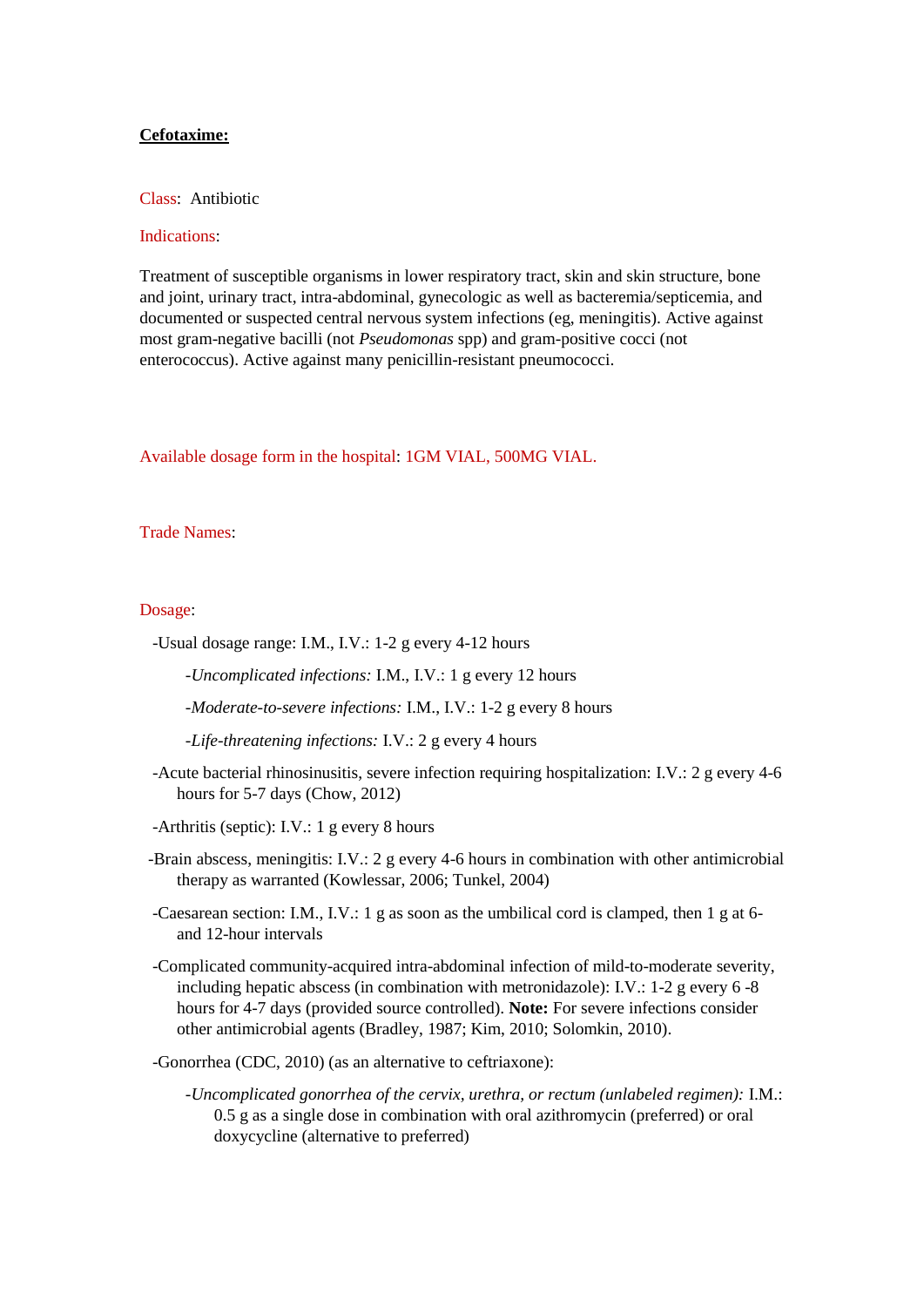- **Note:** May also administer 1 g as a single dose for rectal gonorrhea in adult males (per the manufacturer)
- *-Disseminated:* I.V.: 1 g every 8 hours continue for 24-48 hrs after improvement begins then switch to oral therapy. Total duration of therapy at least 7 days
- -Lyme disease (as an alternative to ceftriaxone):
	- *-Cardiac manifestations:* I.V.: 2 g every 8 hours for 14-21 days (Wormser, 2006)
	- *-CNS manifestations:* I.V.: 2 g every 8 hours for 10-28 days (Halperin, 2007; Wormser, 2006)
- -Peritonitis (spontaneous): I.V.: 2 g every 8 hours, unless life-threatening then 2 g every 4 hours (Gilbert, 2011; Runyon, 2009)
- -Sepsis: I.V.: 2 g every 6-8 hours
- -Skin and soft tissue:
	- *-Bite wounds (animal): I.V.: 2 g every 6 hours*
	- *-Mixed, necrotizing:* I.V.: 2 g every 6 hours, with metronidazole or clindamycin (Stevens, 2005)
- Renal Impairment:
	- *-Manufacturer's labeling:* **Note:** Renal function may be estimated using Cockcroft-Gault formula for dosage adjustment purposes.
		- $Cl_{cr}$  <20 mL/minute/1.73 m<sup>2</sup>: Dose should be decreased by 50%.

-Adults: The following dosage adjustments have been used by some clinicians (Aronoff, 2007; Heintz, 2009; Trotman, 2005):

- -GFR >50 mL/minute: Administer every 6 hours (Aronoff, 2007)
- -GFR 10-50 mL/minute: Administer every 6-12 hours (Aronoff, 2007)
- -GFR <10 mL/minute: Administer every 24 hours **or** decrease the dose by 50% (and administer at usual intervals) (Aronoff, 2007)
- -Intermittent hemodialysis (IHD): Administer 1-2 g every 24 hours (on dialysis days, administer after hemodialysis). **Note:** Dosing dependent on the assumption of 3 times/week, complete IHD sessions (Heintz, 2009).
- -Peritoneal dialysis (PD): 1 g every 24 hours (Aronoff, 2007)
- -Continuous renal replacement therapy (CRRT) (Heintz, 2009; Trotman, 2005): Drug clearance is highly dependent on the method of renal replacement, filter type, and flow rate. Appropriate dosing requires close monitoring of pharmacologic response, signs of adverse reactions due to drug accumulation, as well as drug concentrations in relation to target trough (if appropriate). The following are general recommendations only (based on dialysate flow/ultrafiltration rates of 1-2 L/hour and minimal residual renal function) and should not supersede clinical judgment:

-CVVH: 1-2 g every 8-12 hours

-CVVHD: 1-2 g every 8 hours